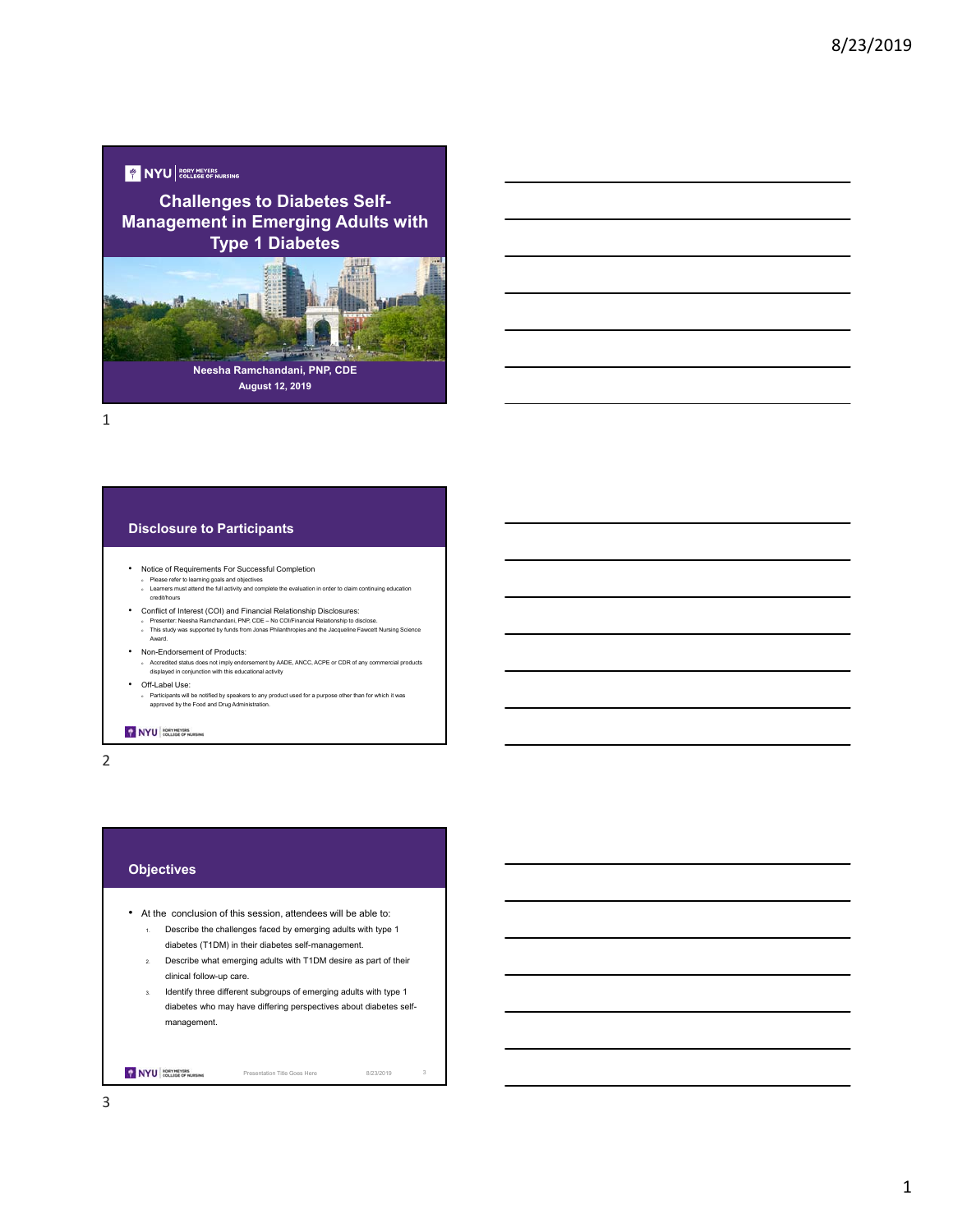

## **Introduction to the Problem**

- **Diabetes: A growing problem** 1-3
	- $\,$  3<sup>rd</sup> most common chronic illness of childhood <sup>4</sup>
	- $\scriptstyle\rm o$  Insulin replacement by injection necessary for survival  $^5$
	- $\,$  2001-2009:  $\uparrow$  23% prevalence in individuals <20 yrs old (US)  $^6$
	- $\frac{1}{2}$   $\uparrow$  3% annually in youth <14 yrs old (worldwide) <sup>1</sup>
	- $\circ$  Only  $\frac{1}{2}$  of US adults with diabetes in good glycemic control  $7-10$
	- $\delta$  Insufficient numbers of diabetes clinicians  $\rightarrow$  difficulty accessing comprehensive diabetes care 11,12



6

NYU COLLEGE OF HURSING

5

## **Introduction to the Problem (contd.)**

```
• Emerging adults (18-30 yrs old) with type 1 diabetes (T1D) at 
  especially high risk of suboptimal glycemic control 13-17
```
- <sup>o</sup> No longer Pediatrics but not yet established with Adult services
- <sup>o</sup> Paucity of transition programs for youth with diabetes in the US
- <sup>o</sup> Great variation in programs that do exist
- <sup>o</sup> Competing life demands/multiple demands of emerging adulthood
- <sup>o</sup> Unstable living conditions
- $\circ$   $\rightarrow$  lost to F/U
- <sup>o</sup> Usually do not keep up with complex diabetes regimen sufficiently well to maintain good glycemic control

NYU COLLEGE OF HURSING

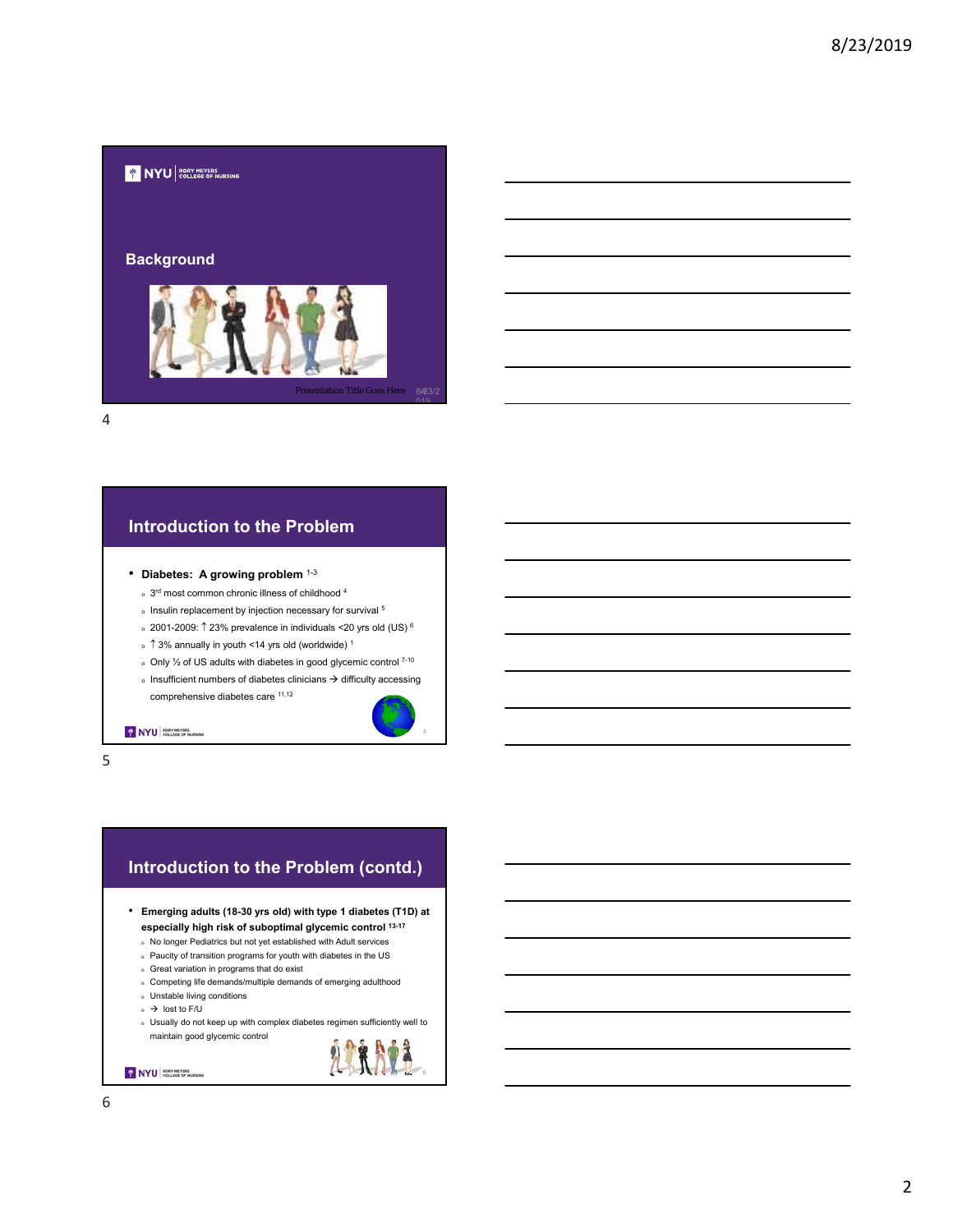## **Developmental Issues & Emerging Adulthood (18-30 yrs old) 21,22**

#### **Definition (Arnett) 23**

• Feeling in-between

Identity exploration



- 
- A time filled with optimism where anything seems possible

## **Developmental Transition Tasks 14,23**

- Establishing independence
- Defining who they are
- Making important educational and/or vocational-career choices

## **Additional Developmental Challenges with T1D 14**

- Physiological changes • Decreased adherence to diabetes self-management (DSM) tasks
- Desire to appear "normal"<br>• NYU **COLLEGE**
- 

7

## **Situational Transition Issues: Emerging Adults with T1D**

#### **Challenges**

- Changes in support systems
- Living apart from one's parents
- Irregular schedules
- Different eating behaviors
- 
- Fear of hypoglycemia The desire to be "normal"
- (Refs 21, 24-28)

#### **Consequences** • Effect on academics

- Effect on job performance
- Effect on DSM practices
- Decreased frequency of diabetes follow-up visits
- Ensuing deterioration in glycemic control • (Refs 11, 12, 24, 26-28, 39-43)
- 

NYU BORY MEYERS

8

## **Organizational Issues: Transition of Medical Care**

- Great differences between pediatric and adult diabetes care services 10,12,44
- Adult diabetes services unprepared for emerging adults' developmental needs 10,12,44
- Very few effective transition programs in the U.S. 12,45  $\degree$  Inconsistent clinical findings  $^{14}$
- ↓ # of visits after transition if no engagement 14,42,46-48
- Structure and consistency key 14,47,49-52
- NYU BORY HEYERS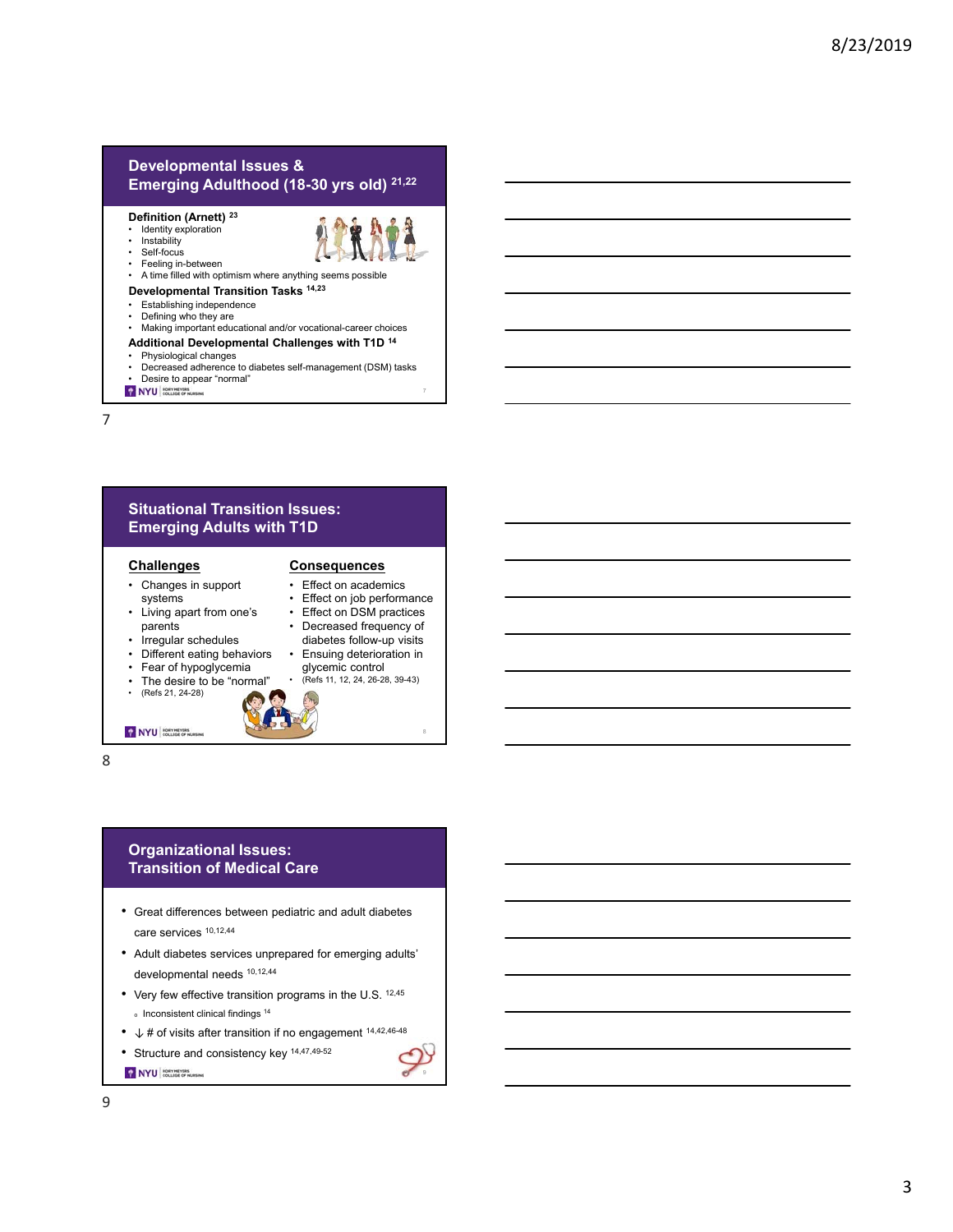## **Gaps in the Literature**

- Limited intervention literature focused on access to care and successful transition
- **Unique developmental, social, and emotional challenges of emerging adulthood not sufficiently addressed**
- **Cultural diversity & differing needs throughout emerging adulthood generally not addressed**

NYU BORY MEYERS

10

## **Purpose**

To explore developmental, situational, and organizational challenges experienced by a diverse group of emerging adults ages 18-29 years old with T1D (undergirded by Meleis' Transition Framework). Their perspectives on creating a supplemental, developmentally-informed diabetes management program that will support navigation of diabetes selfmanagement (DSM) in collaboration with their health care providers (HCPs) as they transition to adult care were also explored.

NYU RORY MEVERS



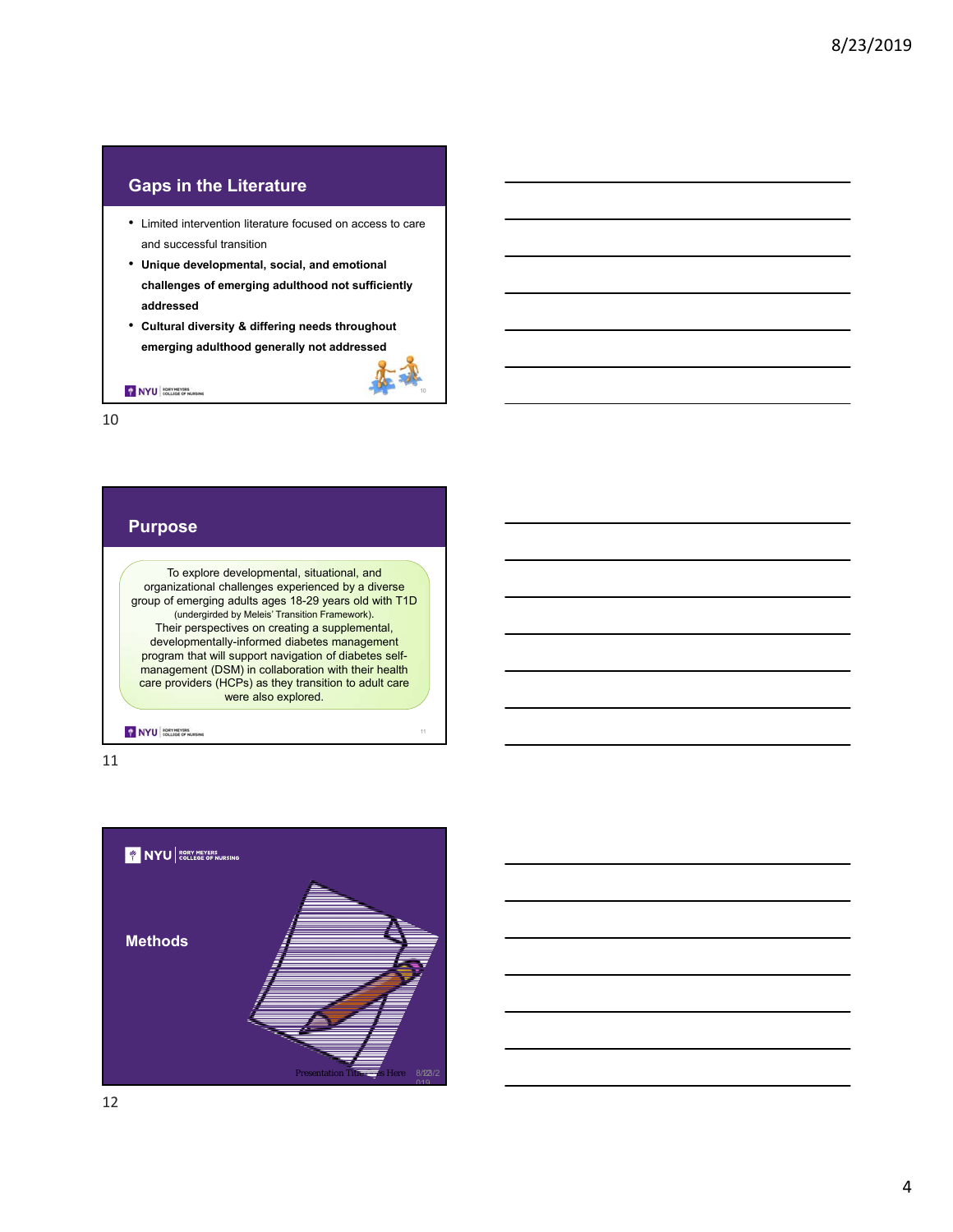| <b>Methods</b>                                                                 |                                   |  |  |  |  |
|--------------------------------------------------------------------------------|-----------------------------------|--|--|--|--|
| <u>Design</u>                                                                  |                                   |  |  |  |  |
| Qualitative descriptive study                                                  |                                   |  |  |  |  |
| Focus groups with supplemental interviews                                      |                                   |  |  |  |  |
| Sample                                                                         |                                   |  |  |  |  |
| Purposive sample of emerging adults recruited from NYULMC pediatric<br>$\circ$ |                                   |  |  |  |  |
| & adult diabetes clinics and snowball/referral sampling                        |                                   |  |  |  |  |
| Stratified by gender, attempted to stratify by age                             |                                   |  |  |  |  |
| <b>Inclusion Criteria</b>                                                      | <b>Exclusion Criteria</b>         |  |  |  |  |
| 18-29 yrs old with T1D                                                         | Pregnant or breastfeeding         |  |  |  |  |
| <b>Internet access</b>                                                         | Unstable renal or thyroid disease |  |  |  |  |
| <b>English-speaking</b>                                                        | On corticosteroid therapy         |  |  |  |  |
| Able to function independently                                                 | Cancer actively being treated     |  |  |  |  |
| 13<br>Presentation Title Goes Here<br>8/23/2019                                |                                   |  |  |  |  |

## **Methods (contd.)**

#### **Data Collection & Management**

- **Focus groups**
	- <sup>o</sup> 4 focus groups held:
	- 4 females, 19-25 years old 3 females, 20-23 years old 8 females, 22-29 years old 3 males, 20-25 years old <sup>o</sup> 3 interviews held (19-21 year-old males)
		-
		-
	-
	- <sup>o</sup> Informed consent; Demographic & Clinical Data form
- **Focus Group Question Topics** 
	- <sup>o</sup> DSM practices
	- <sup>o</sup> Facilitators and barriers to performing DSM tasks
	- <sup>o</sup> Unmet needs in the participants' current healthcare services

## NYU COLLEGE OF HURSING



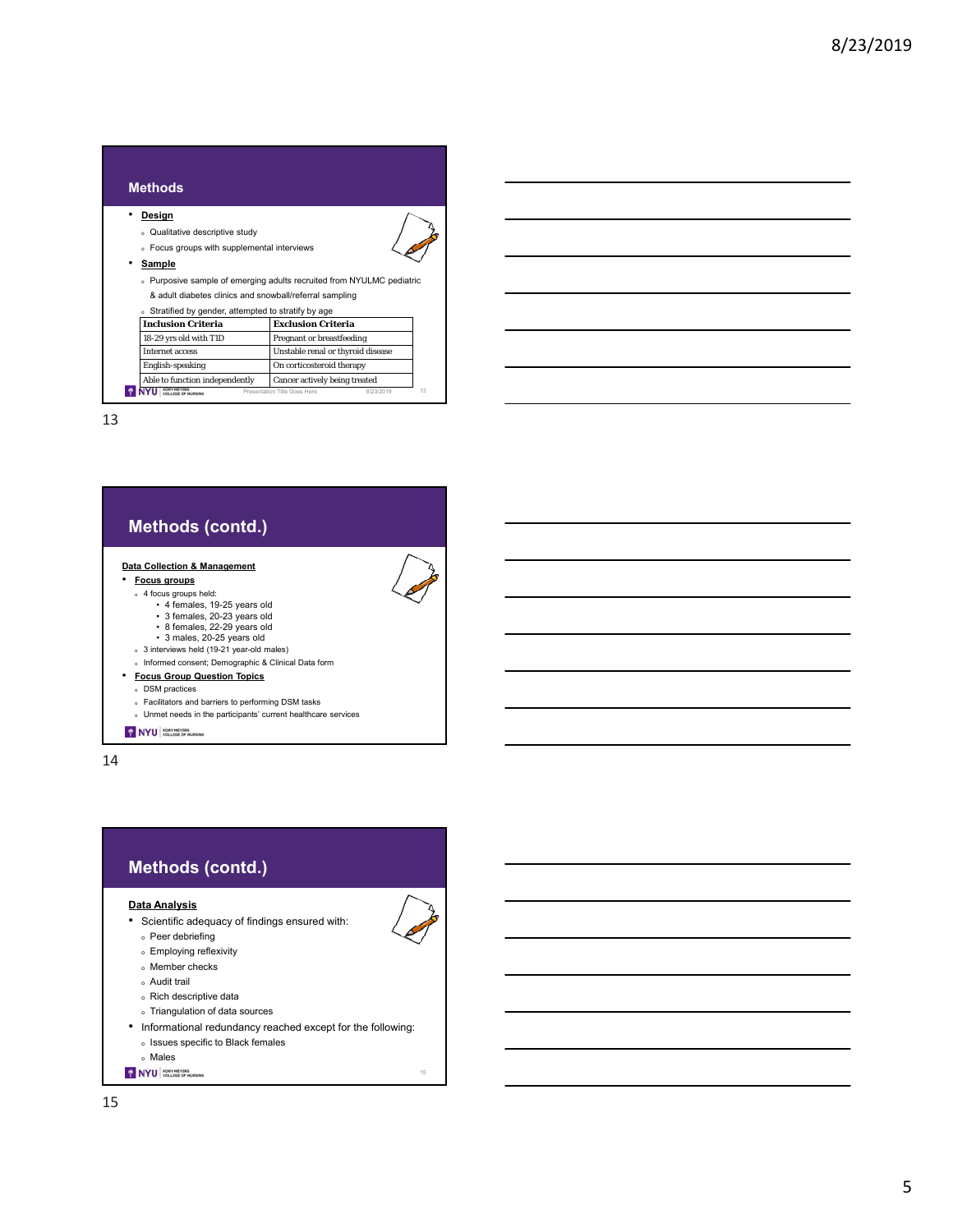## **Methods (contd.)** • **Data Analysis (contd.)**  <sup>o</sup> Descriptive statistics: Microsoft Excel <sup>o</sup> Focus group qualitative data: • Krueger note-based method, with audio tape corroboration • Analyzed for themes using Meleis' Transition Framework as a guide<br>• Also analyzed for themes regarding their perspectives and<br>recommendations on what types of supportive services<br>and/or resources they would be interested in using to help<br>them navigate DSM during this time <sup>o</sup> Interviews analyzed for themes, collapsed into one group, then analyzed alongside the focus groups NYU COLLEGE OF RURSING Presentation Title Goes Here 8/23/2019 16

16



17

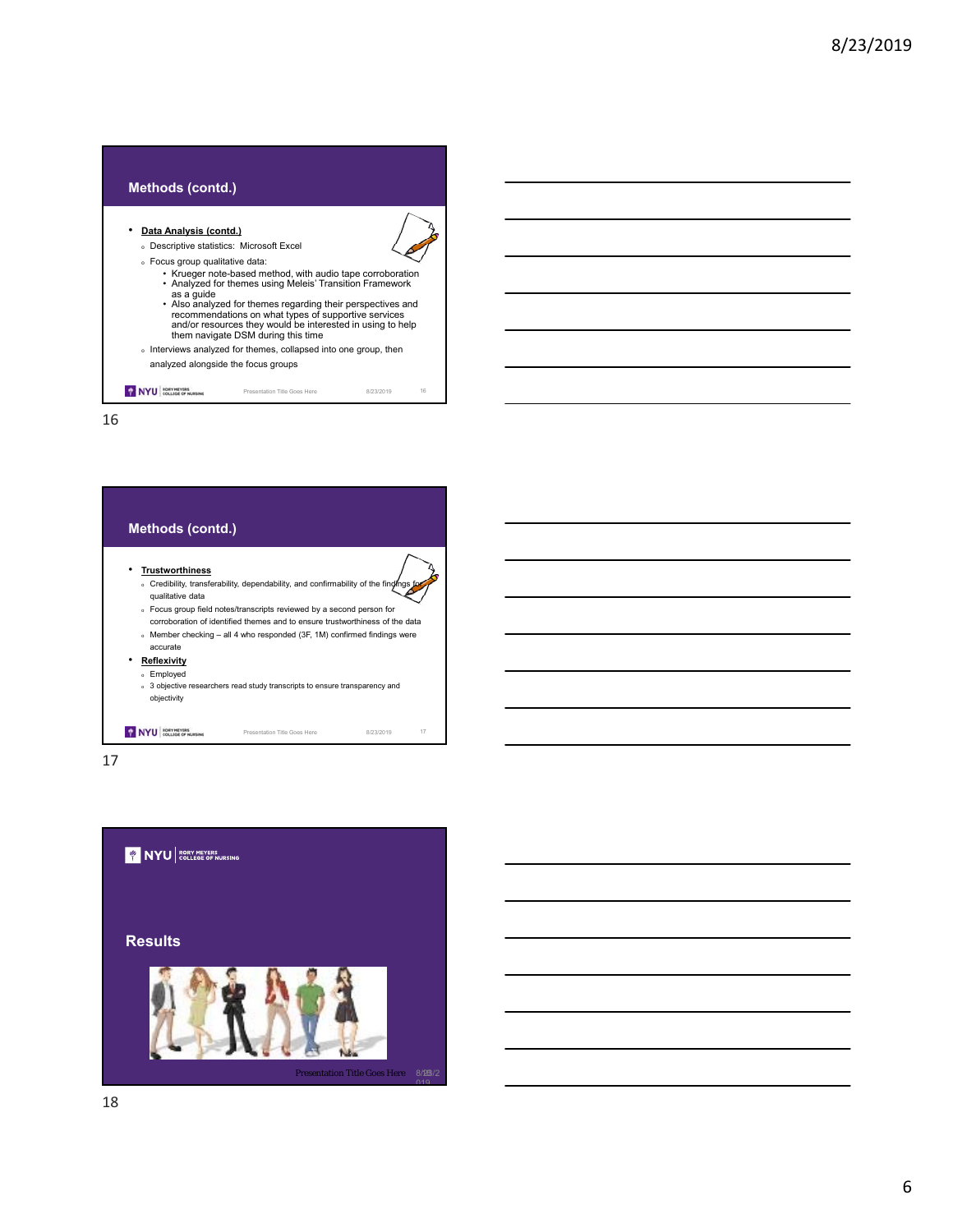|                              |                                    | <b>Full Group</b>                        | <b>Females</b><br>15                     | <b>Males</b>                    |
|------------------------------|------------------------------------|------------------------------------------|------------------------------------------|---------------------------------|
|                              | N                                  | 21                                       |                                          | R                               |
|                              | Age (yrs)                          | $23.6 + 2.6$<br>$(19.7 - 28.3)$          | $23.8 + 2.6$<br>$(19.9 - 28.3)$          | $21.7 + 2.1$<br>$(19.7 - 25.8)$ |
|                              | <b>Sex</b>                         | $15$ F/ $6$ M                            | 15F                                      | 6M                              |
| <b>Demographics</b>          | <b>Race/Ethnicity</b>              | 14 NH White                              | 9 NH White                               | 5 NH White                      |
|                              |                                    | (67%)                                    | 3 Hisp. White                            | 1 NH Black                      |
|                              |                                    | 3 Hisp. White                            | 2 NH Black                               |                                 |
|                              |                                    | (14%)                                    | 1 Hisp. Black                            |                                 |
| 45% of those approached      |                                    | 3 NH Black<br>(14%)                      |                                          |                                 |
| enrolled in this study.      |                                    | 1 Hisp. Black                            |                                          |                                 |
|                              |                                    | (5%)                                     |                                          |                                 |
|                              | Duration of T1D $14.7 + 5.0$       |                                          | $14.4 + 5.4$                             | $15.5 + 4.3$                    |
| Data entered as Average +    | (vrs)                              | $(1.3 - 21.4)$                           | $(1.3 - 21.4)$                           | $(8.1 - 19.8)$                  |
| SD (Range)                   | HbA1c (%)                          | $7.4 + 1.4$                              | $7.3 + 1.2$                              | $7.6 + 1.8$                     |
|                              |                                    | $(5.5-11.0)$                             | $(5.5-9.2)$                              | $(5.8 - 11.0)$                  |
|                              | <b>BGM/day</b>                     | $3.4 + 2.1$                              | $3.6 + 2.4$                              | $2.8 + 1.4$                     |
| *The one study participant   |                                    | $(0^* - 10)$<br>100%                     | $(0^* - 10)$<br>100%                     | $(1.5-5)$<br>100%               |
| who is not checking BG's     | <b>Pump</b> use<br><b>CGM</b> use  | 71.4%                                    | 67%                                      | 83%                             |
| regularly is on a Dexcom G6  | <b>CGM</b> wear                    | $27.5 + 3.9$                             | $27.6 + 4.1$                             | $27.3 + 3.9$                    |
| CGM that does not require    | (days/month)                       | $(20-30)$                                | $(20-30)$                                | $(21.4 - 30)$                   |
|                              | <b>Education</b>                   | 10 - Some college                        | 5 - Some college                         | 5 - Some college                |
| fingerstick calibrations.    |                                    | 7 - College grad                         | 6 - College grad                         | 1 - College grad                |
|                              |                                    | 2 - In grad school<br>2 - Completed grad | 2 - In grad school<br>2 - Completed grad |                                 |
| Non-Hispanic White (NH       |                                    | school                                   | school                                   |                                 |
| White) includes 1            | <b>Employment</b>                  | 8 - Employed F/T                         | 6 - Employed F/T                         | 2 - Employed F/T                |
| transgender female, 1        | status                             | 1 - Employed P/T                         | 1 - Employed P/T                         | $4$ - $F/T$ student             |
|                              | (could pick                        | 2 - Unemployed                           | 2 - Unemployed                           |                                 |
| religious Jewish female, and | more than one)                     | 10- F/T student<br>2-P/T student         | 6 - F/T student<br>2 - P/T student       |                                 |
| 1 male of immigrant          | Living Situation 12 - With parents |                                          | 7 - With parents                         | 5 - With parents                |
| parents.                     | (could pick                        | $9 - With$                               | 6 - With mommates                        | 3 - With roommates              |
|                              | more than one                      | roommates                                | 4 - Alone without                        |                                 |
|                              | if attending                       | 4 - Alone without                        | roommates                                |                                 |
|                              | conteserdedion Ti                  | roommatesere                             |                                          | 19<br>8/23/2019                 |
|                              | school)                            |                                          |                                          |                                 |



20



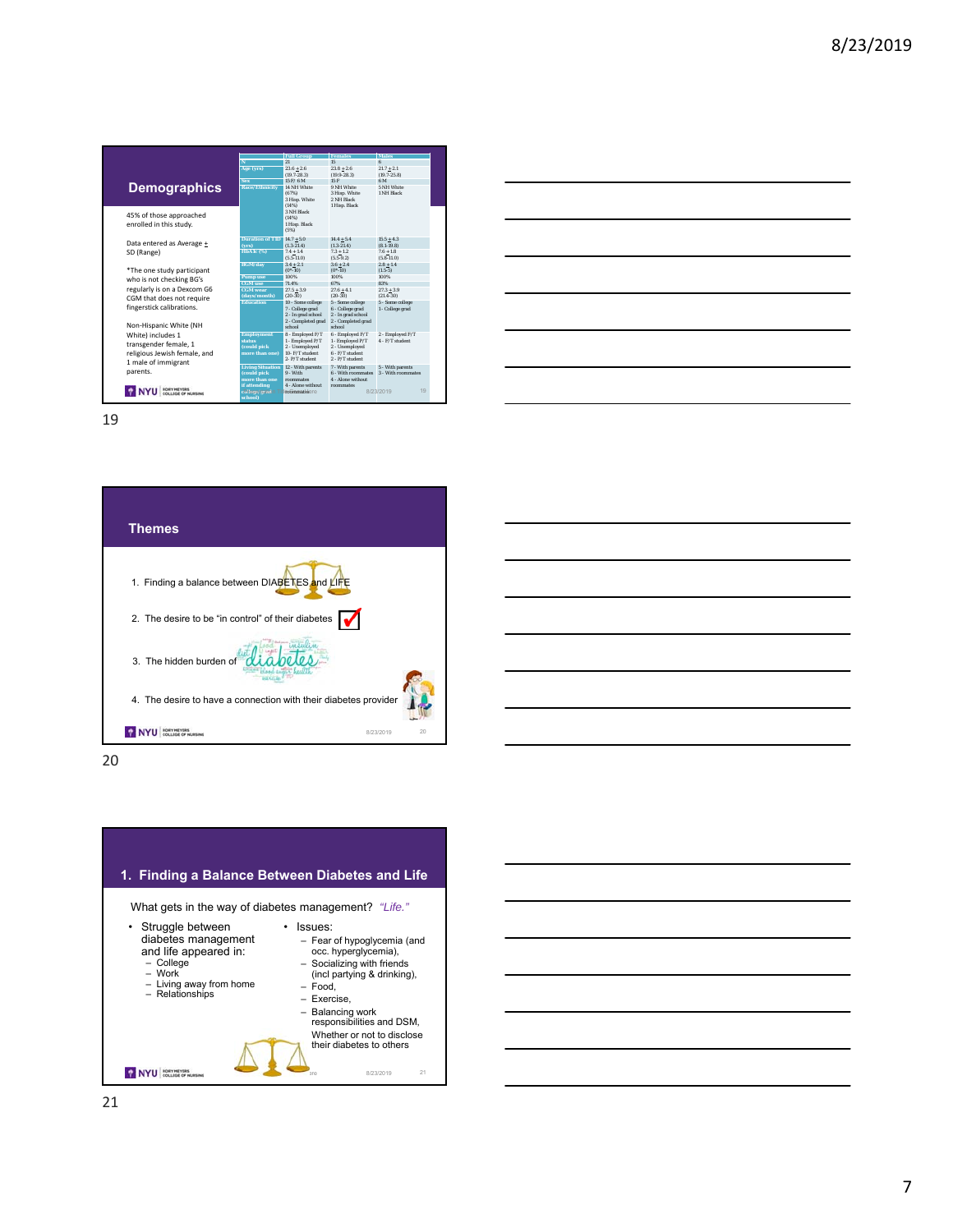



23

#### **Finding a Balance (contd.): Living Situation's Effect on DSM**



 **More comfortable/relaxed at home – let BG's go/less concerned about staying in range when at home, because around people who understand** 

- **Living at home better better**<br>**liar place home better In a familiar place**
- **Has a better schedule at home**
- **Easier having parents around Central location for BG meter at home makes it**
- **easier to check More snacking at college**
- **College food made it difficult to keep BG's in range College life made BG control difficult**
- **Stressed out by college**

*down."* **(23 year-old female).** 

- **Diabetes as a secondary concern during the first years of college (for some) – school took priority** *"At the beginning of college it [my BG] was all up and* 
	- **Goes out more with friends at home** *"It's when you're alone, whether it's in college or the first time you're being away from your parents, and you realize that you know, you're kind of all you*

**home**

**diabetes**

*do these things I used to do when I was younger'."*<br>... *have to take care of yourself. That's the first time when you're like, 'My parents aren't around, I can't*  **(25 year-old male).** 

 **Better schedule at college than at home "Forced me to pay attention" "Allowed me to be in control of the situation" More snacking at home/more snacks available at**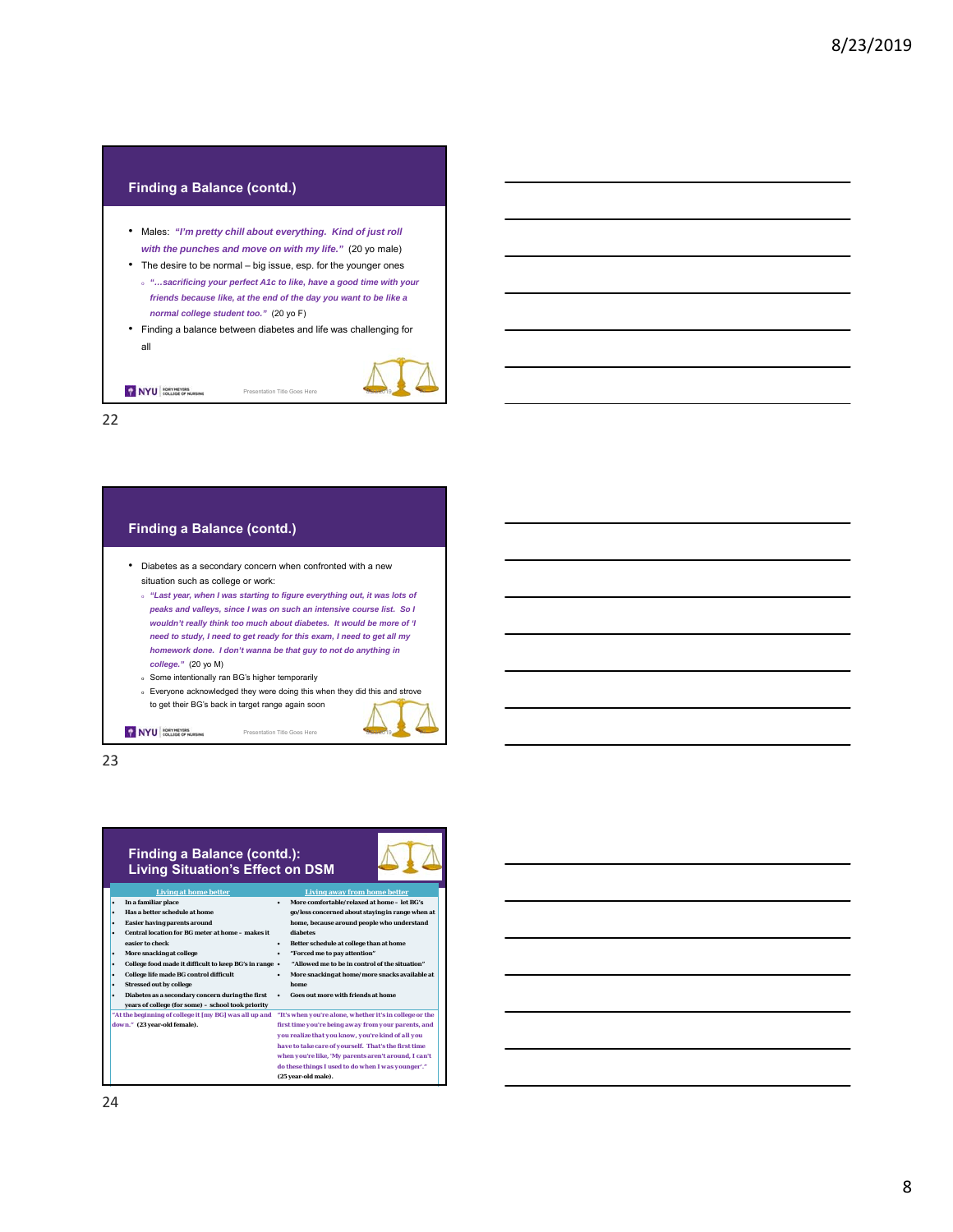# **Finding a Balance - Work** • Did not want to seem less capable at work because they had diabetes (females) • Those who worked in the service industry (teaching, health care, nanny, coffee barista) found it difficult to take care of themselves when they were supposed to be taking care of someone else • Males – did not find this to be as big of an issue as the females NYU RORY HEVERS Presentation Title Goes Here

25

| <b>Finding a Balance - Identity</b> |                                                                                                                                                                                                                                                                  |  |
|-------------------------------------|------------------------------------------------------------------------------------------------------------------------------------------------------------------------------------------------------------------------------------------------------------------|--|
| $am."$ (22 yo F)                    | "It's a huge part of my life, and I'm not denying that, but it's<br>very much not who I am. I'm not like C the diabetic, I'm like<br>C, I happen to have diabetes, it's something I've dealt with<br>just about my whole life. But that doesn't have to be who I |  |
|                                     | Presentation Title Goes Here                                                                                                                                                                                                                                     |  |

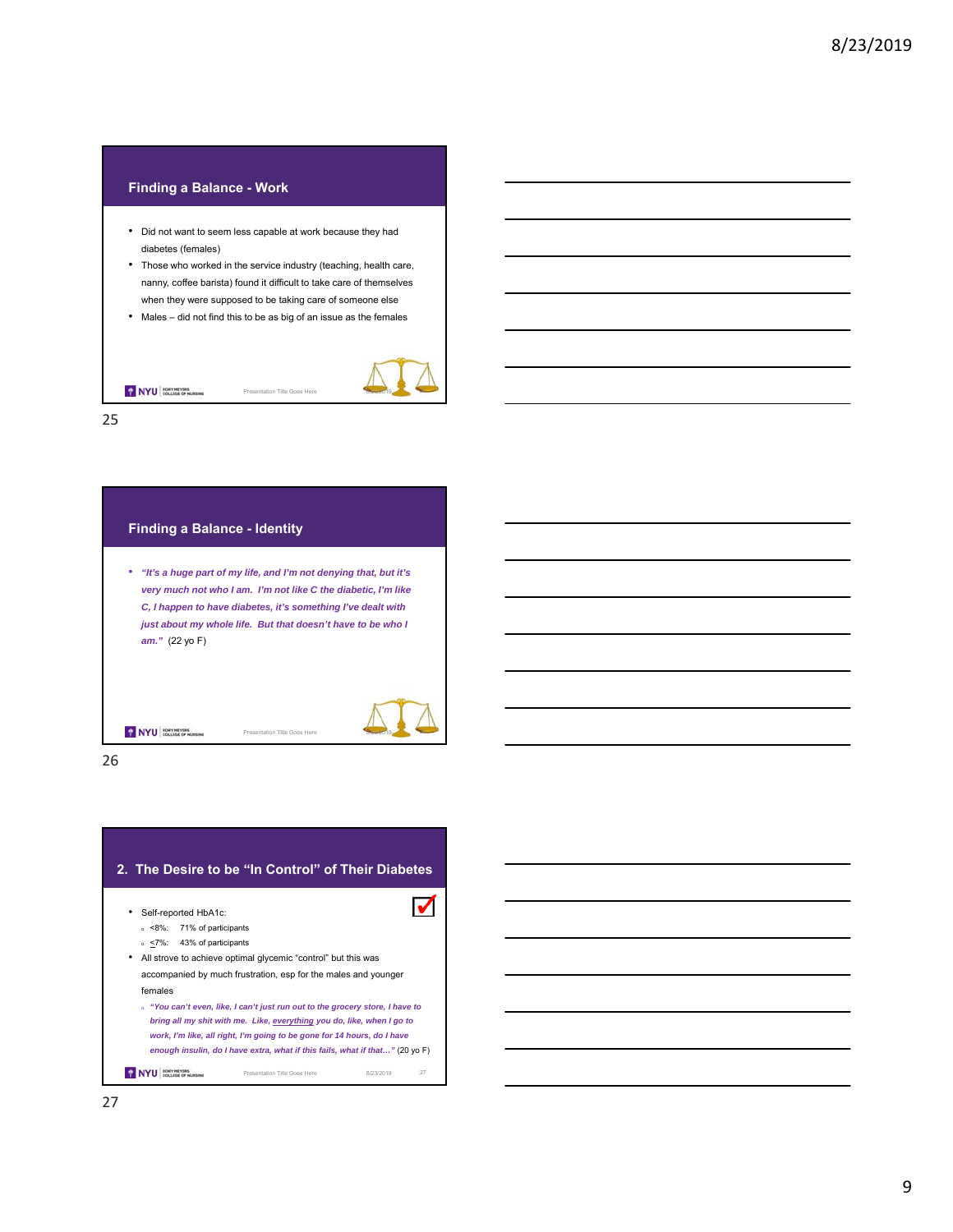## **Desire to be "In Control" (contd.): Reasons for Diabetes Mismanagement**



28



29

## **Desire to be "In Control" (contd.)**

#### • Fear of Hypoglycemia (FOH)

- <sup>o</sup> Pervasive throughout every situation for all females <sup>o</sup> Biggest fear for many females regardless of their HbA1c
- <sup>o</sup> Hypoglycemia described as scary, problematic, annoying, frustrating, and interfering with normal functioning: *"Going low is so inconvenient….When I'm low I literally have to stop*  what I'm doing because my vision gets really blurry, I shake, like, all those symptoms<br>you have…so that's why for a while I was scared of going low." (20 yo F) Some ran BG's higher to avoid hypoglycemia
- <sup>o</sup> FOH caused anxiety
- <sup>o</sup> Those with actual FOH had 1) hx of severe hypo or 2) new someone who had a bad outcome from hypoglycemia
- or Females reached out to others for help with low BG; all 6 males and 2/3 Black females
- generally did not seek assistance from others
- <sup>o</sup> Males not as bothered by hypoglycemia as females unless they had history of severe hypo or were in a situation without available treatment

Presentation Title Goes Here 8/23/2019 30

 $\blacktriangledown$ 

NYU ROEV MEVERS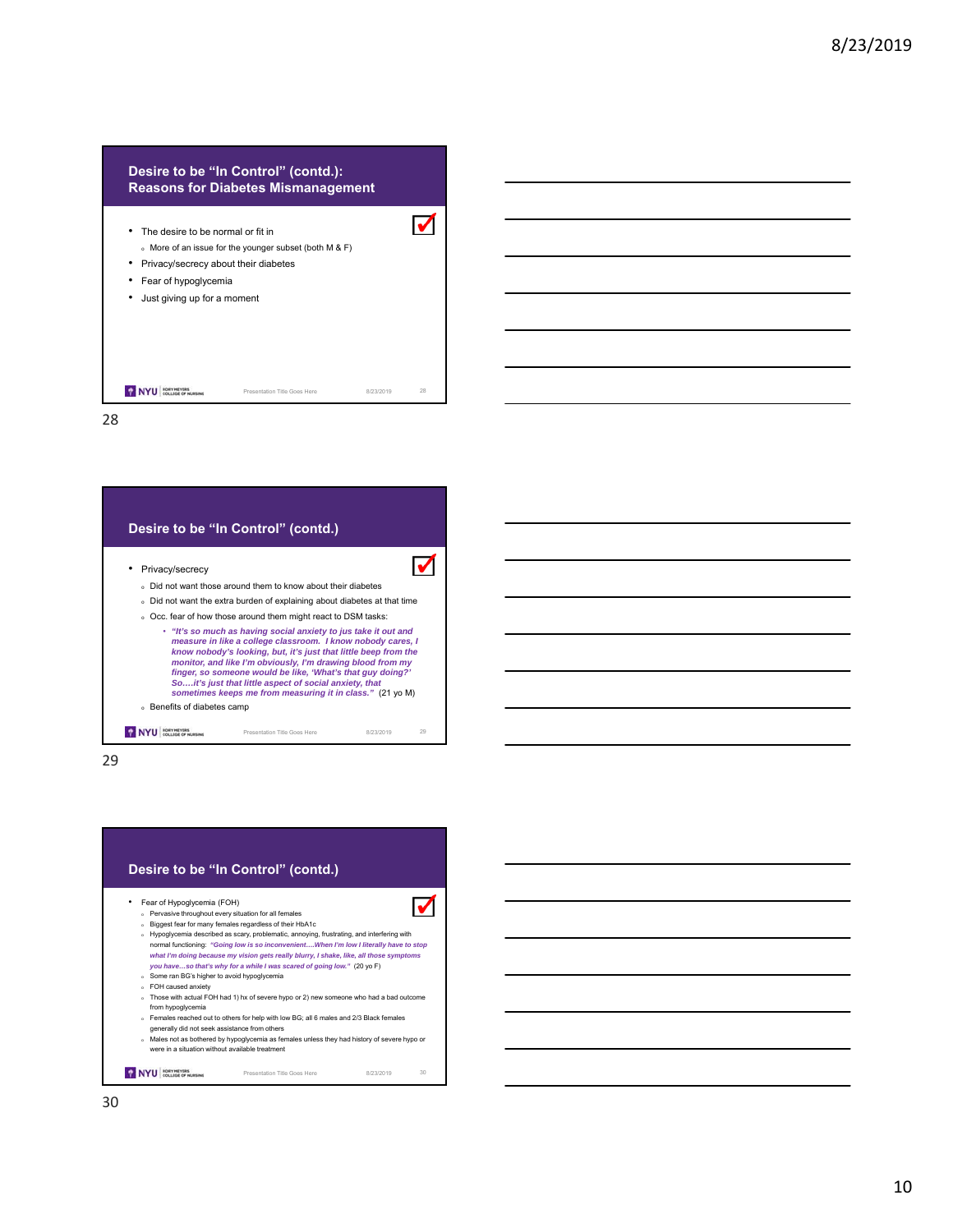## **Desire to be "In Control" (contd.)**

- Use of diabetes technology (pumps, sensors, DIYP) <sup>o</sup> Helped greatly, but not without its own frustrations <sup>o</sup> CGM seen as *"a safety thing, a sort of insurance that someone knows you're alive, they can watch you and see/intervene if there is a problem."* (26 year-old F)
	- <sup>o</sup> Constant reminder they had diabetes (younger females, no camp) <sup>o</sup> Males: bothered by having bulging pockets from all of the devices they

 $\blacktriangledown$ 

- needed to carry
- <sup>o</sup> Technical issues:
- <sup>o</sup> Having phones/beeping in class

NYU COLLEGE OF RURSING Presentation Title Goes Here 8/23/2019 31

31



32

#### **The Hidden Burden of Diabetes (contd.)**

- Not wanting any special attention because they had diabetes:
	- <sup>o</sup> 6 males all felt this way more emphatic about their independence and the ability/desire to take care of everything on their own
	- <sup>o</sup> Male outlook on independence with DSM and not involving or engaging others in their care shared by 2/3 Black women and the transgender female as well
- White & Hispanic women and 1 Black woman more likely to involve others in their care



NYU COLLEGE OF NURSING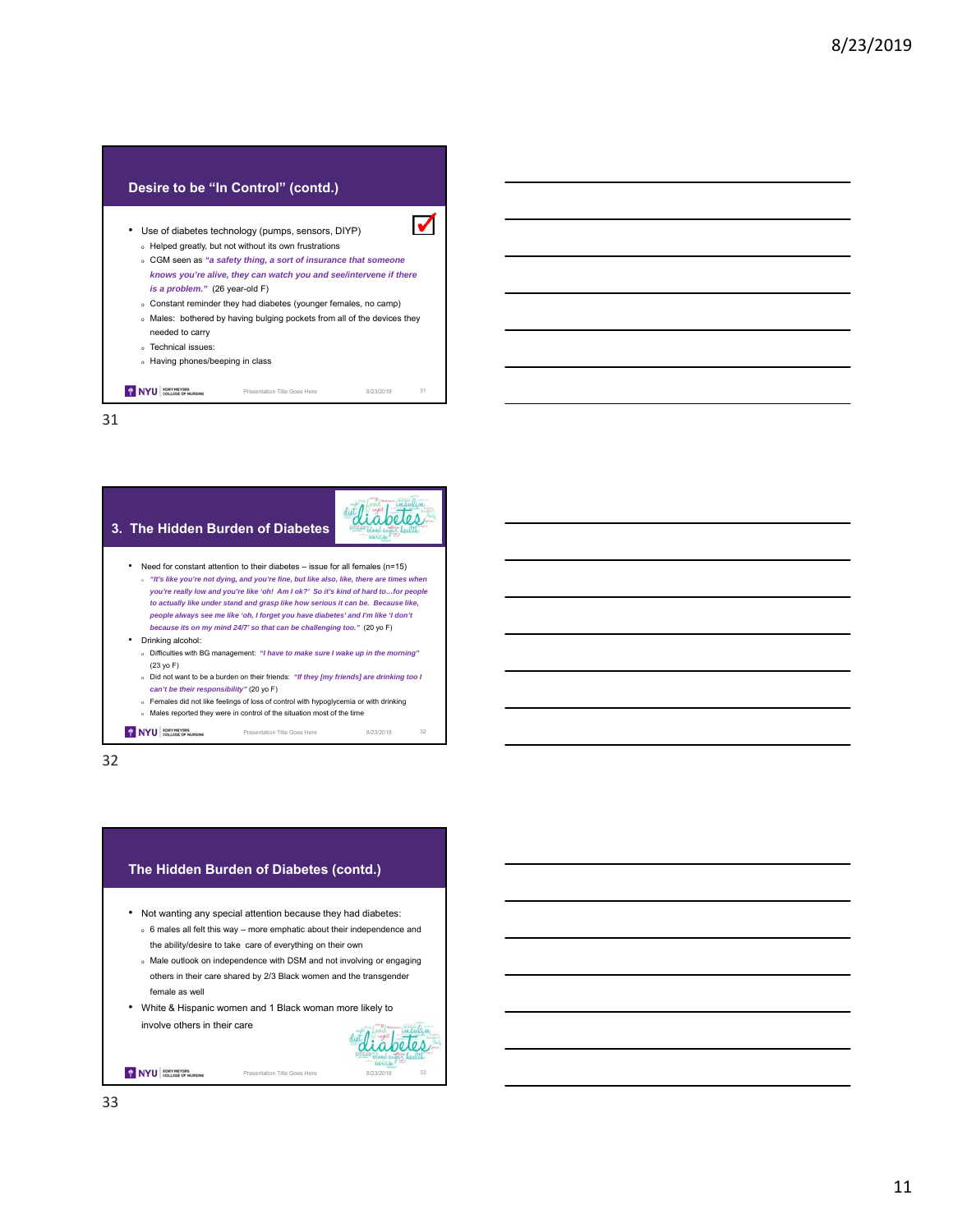## **4. The Desire to Have a Connection With Their Diabetes Provider**

- Approx ½ of the study participants were still seeing their Peds Endos <sup>o</sup> Not yet aged out of pediatric services
	- <sup>o</sup> Provider saw adults as well
	- <sup>o</sup> One individual said she had "yet to hear a great transition story"
- Peds Endos = family members
- Liked diabetes providers who engage them in conversation instead of talking down to them



34

NYU BORY MEYERS

## **The Desire to Have a Connection With Their Diabetes Provider (contd.)** • Ideal diabetes F/U program <sup>o</sup> Connection with their diabetes provider desired by ALL <sup>o</sup> Providers as partners in care • Trust • Comfortability • Effective 2-way communication • See the whole person: *"Having someone that would understand all the different components of like your body, and your life, and like, ok, you're going to school, or you're changing jobs, or whatever you're doing, and be able to incorporate all parts of you into your care. That would be like, ideal."* (22 yo F) NYU RORY MEYERS Presentation Title Goes Here 8/23/2019 35

35

## **The Desire to Have a Connection With Their Diabetes Provider (contd.)**

• Ideal diabetes F/U program (contd.)

- <sup>o</sup> Increased availability and accessibility of diabetes providers
	- Evening visits
	- Weekend visits
	- Longer appointments
	- Easily accessible by phone and e-mail
- <sup>o</sup> Interdisciplinary visits, incl. more mental health assessment
- $\circ$  Provider knowledge about the latest in diabetes technology

Presentation Title Goes Here 8/23/2019



NYU BORY MEYERS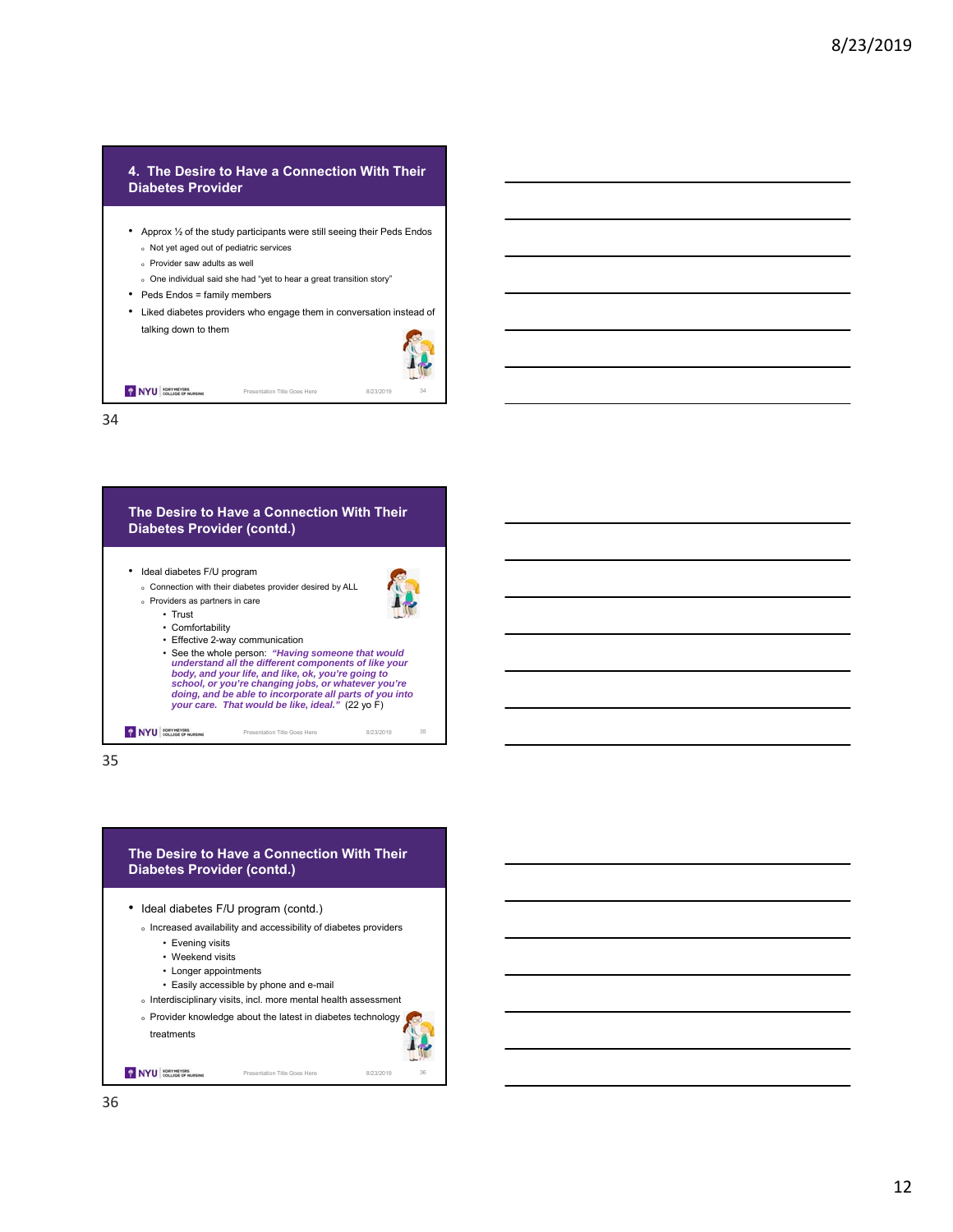## **The Desire to Have a Connection With Their Diabetes Provider (contd.)**

• In-person F/U visits unanimously preferred over virtual visits

<sup>o</sup> Regular F/U visit once in a while if there were no new issues to discuss

Presentation Title Goes Here 8/23/2019 37

- Virtual visits useful in certain situations:
	- <sup>o</sup> Far from clinic (away at school, traveling)
	- <sup>o</sup> Busy with work or school and cannot get away to come in

<sup>o</sup> Pump upgrade trainings for experienced pumpers

- <sup>o</sup> A quick question that needs a visual <sup>o</sup> A quick introduction to a new provider
- <sup>o</sup> Emergencies

NYU COLLEGE OF NURSING

37



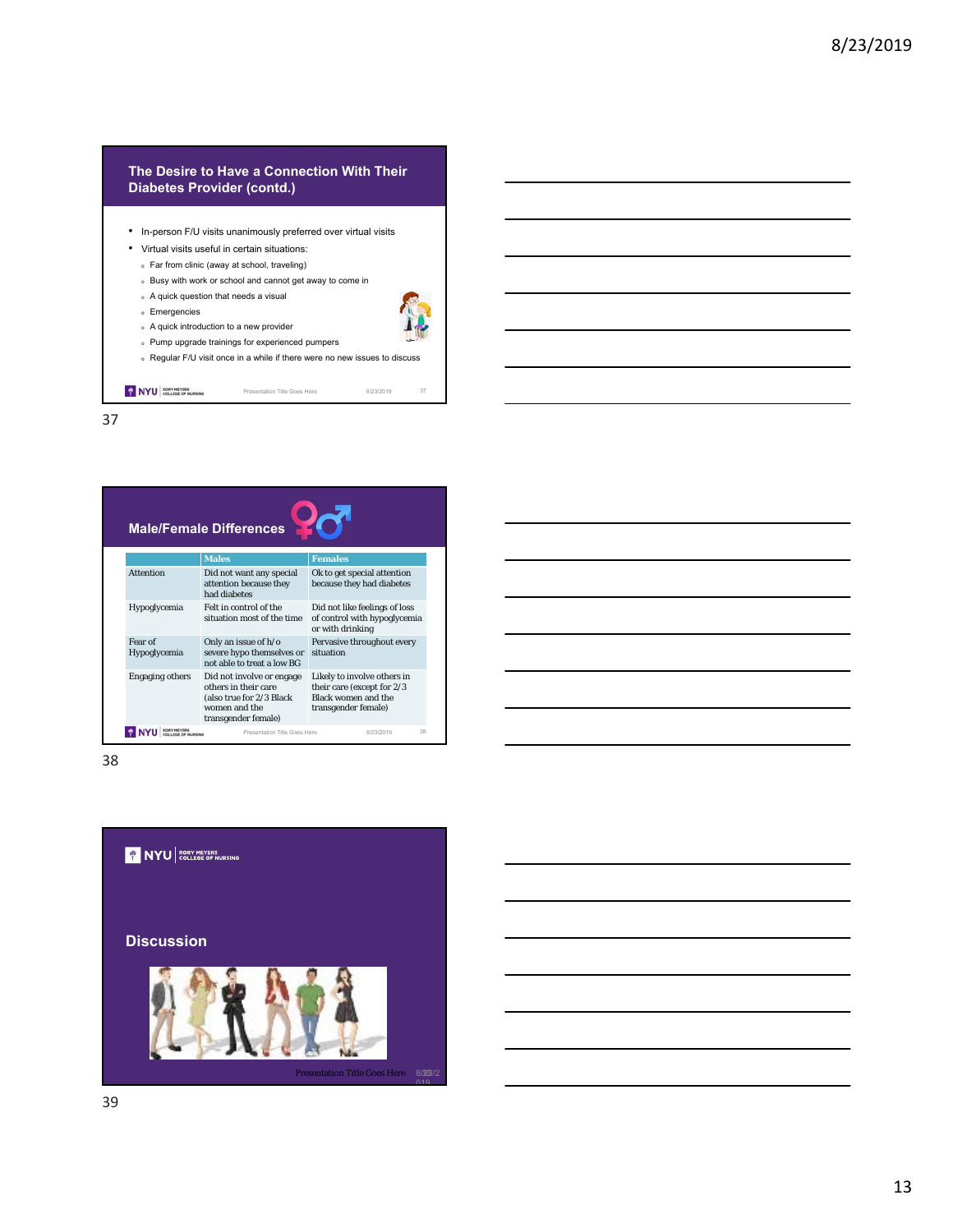## **Study Strengths**

- Desire to have a connection with their diabetes provider has not previously been described in the literature
- Diversity of study participants
	- <sup>o</sup> 33% ethnic minorities
	- <sup>o</sup> Non-Hispanic White included one transgender female, one Orthodox
	- Jewish woman, and one young man born of immigrant parents



NYU RORY MEYERS

40



41

#### **Limitations**

- Difficulties with recruitment
	- <sup>o</sup> Males
	- <sup>o</sup> Data redundancy not reached with males
- Communication
	- <sup>o</sup> E-mail
	- <sup>o</sup> Text messaging and Facebook messenger
- Study participants may be a self-selected group of motivated volunteers
	- <sup>o</sup> Findings consistent with what is in the literature
	- <sup>o</sup> Findings add the perspective of ethnic minorities

Presentation Title Goes Here 8/23/2019 42 NYU ROEV MEVERS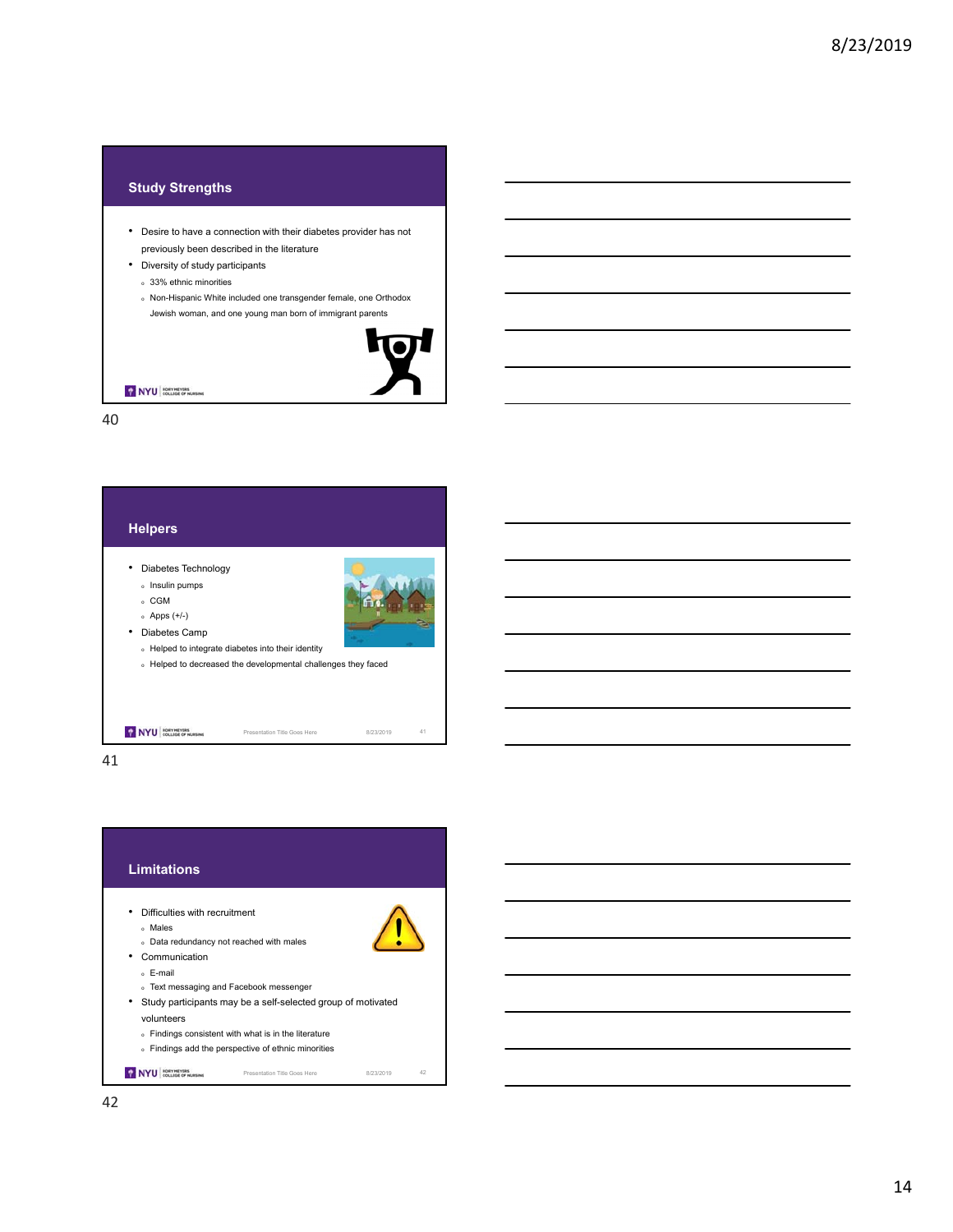

# **Conclusions**



- Despite the challenges they faced, the emerging adults in this study had a strong desire to have optimal diabetes management
- Everyone had a hard time balancing DSM with all of the other competing priorities in their lives
- Most desired features for clinical follow-up services:
	- <sup>o</sup> Connection with their diabetes provider
- <sup>o</sup> In-person visits

NYU RORY MEYERS

- <sup>o</sup> Be treated as a partner in care
- Different groups of individuals had different perspectives on living with diabetes and different approaches to DSM

Presentation Title Goes Here 8/23/2019 44

44

## **Future Research**

- Exploration of the variation in perspectives from emerging adults with T1DM who are:
	- <sup>o</sup> ethnically/culturally diverse

<sup>o</sup> Males

- Persistence of male/female differences in larger samples
- Strategies to recruit young adult males into research studies
- Determination of what sorts of tailored interventions can help this vulnerable group do better with their DSM during this challenging time

Presentation Title Goes Here 8/23/2019 45

NYU ROEV MEVERS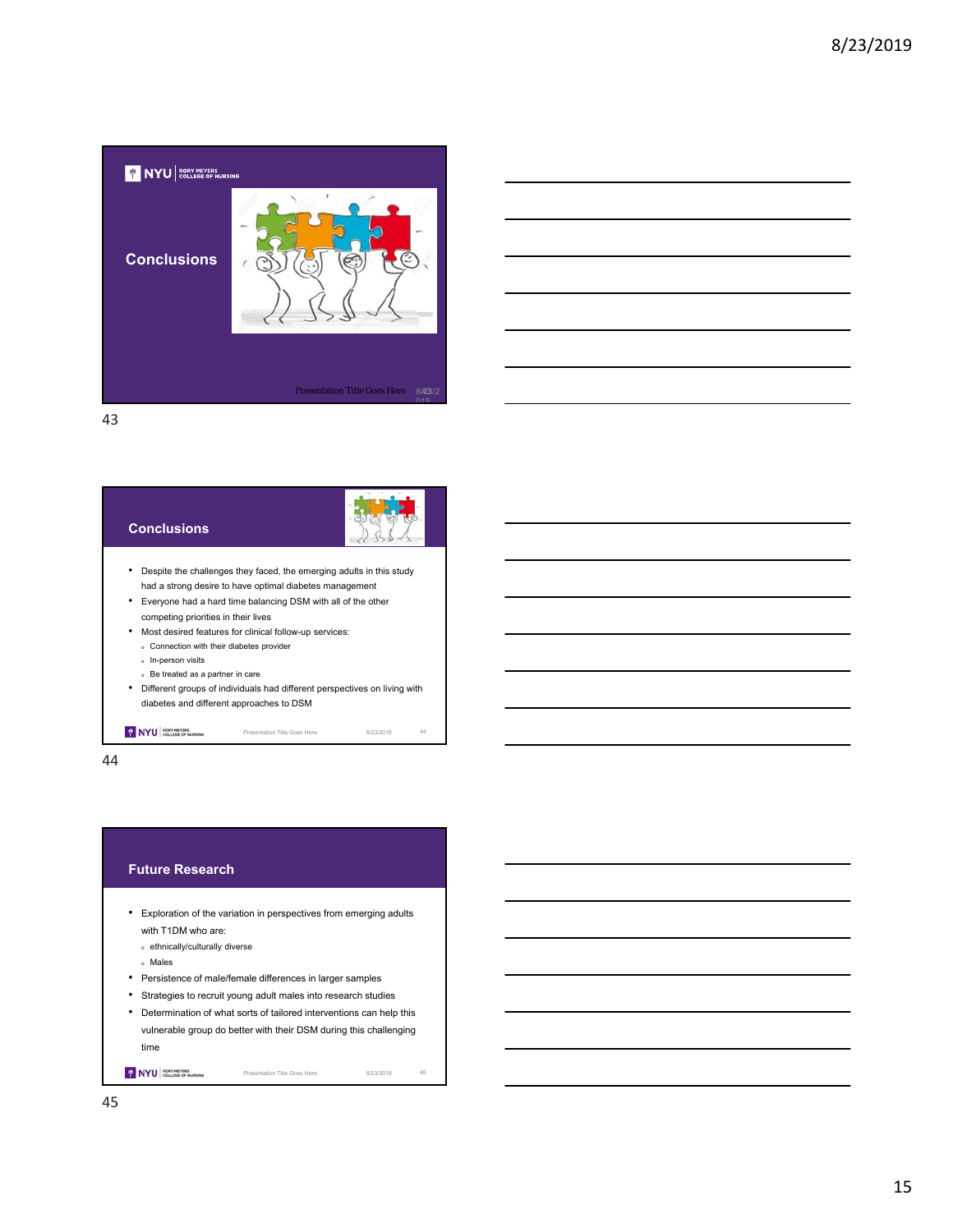

## • Understand the challenges that emerging adults face so clinicians can offer appropriate anticipatory guidance • Take differing perspectives based on gender, race/ethnicity, and culture into account • Easier to recommend different tools and/or strategies for the emerging adult with T1DM to use if the issues they face are understood • Understand that a seeming lack of sufficient attention to DSM behaviors is not necessarily due to negligence **Implications for Diabetes Educators**



8/23/2019

NYU ROKY MEVERS

47

## **WINYU** RORY MEYERS

and client is key for success

## **Acknowledgements**

- Dr. Susan Sullivan-Bolyai
- Dr. Gail D'Eramo Melkus
- Dr. Niobe Way
- Dr. Jane Seley
- My PhD cohort from NYU My family

Presentation Title Goes Here 8/23/2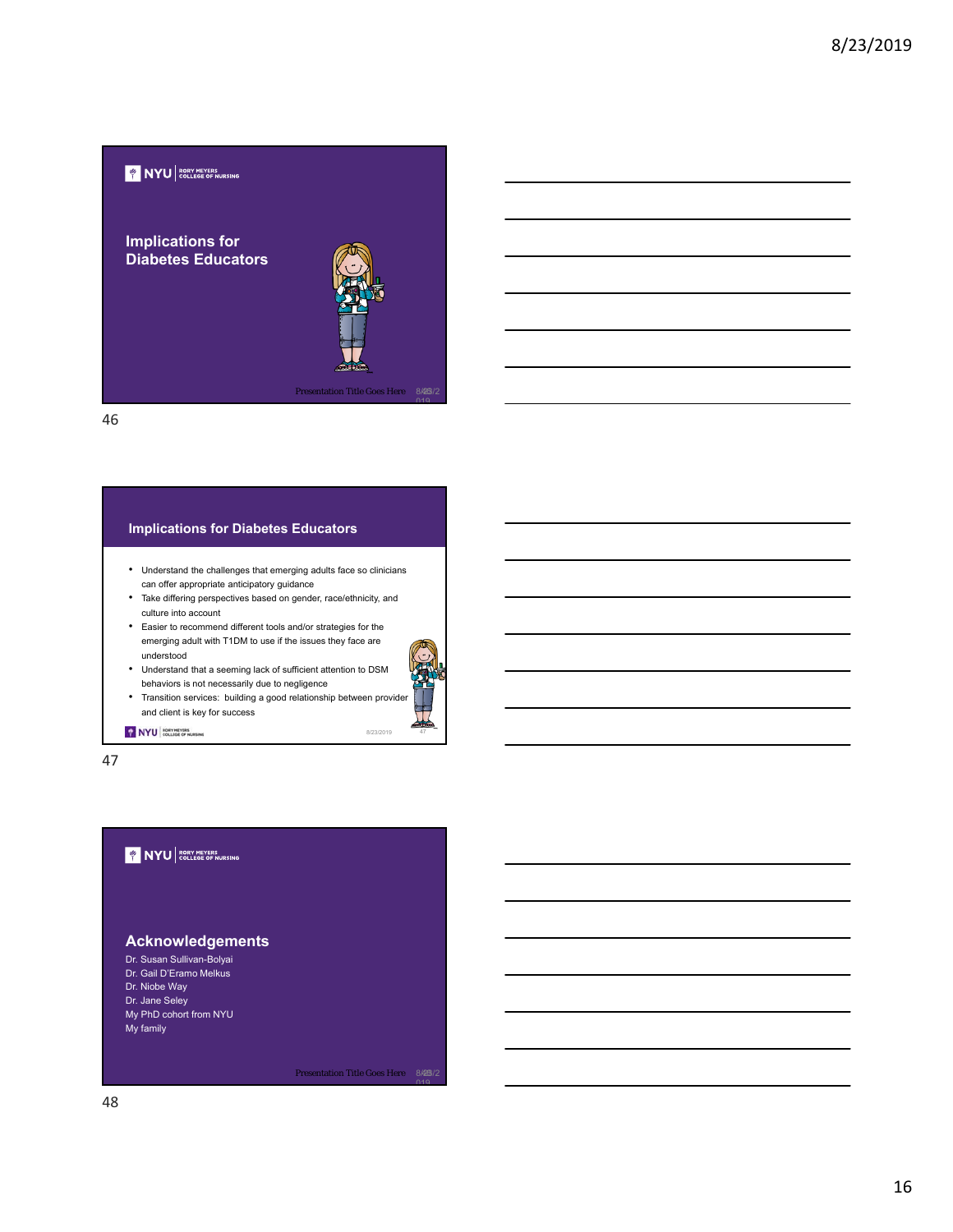







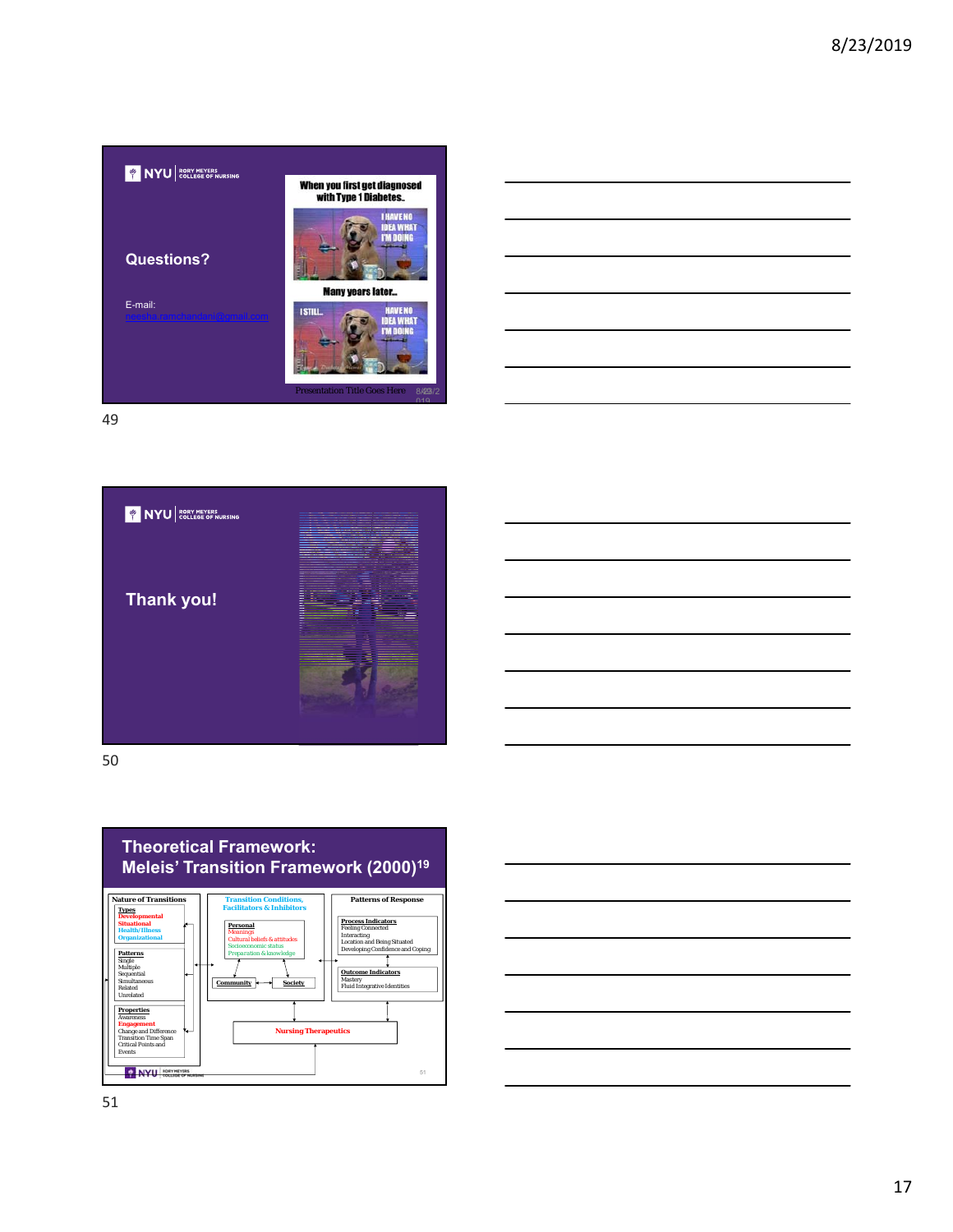#### **References**

- 
- 
- 
- 
- 
- 
- 
- 
- 
- 
- 1.<br>
Dublence, D. Maye Costs, E., 5. phps (m. 2001). Amounts, Q. (m. 2010, M. 2011, M. 2012, The minimals, C. (2015). Providence of the Top Schools and Schools and Schools and Schools and Schools and Schools and Schools an
- 

NYU COLLEGE OF NURSING

52

#### **References (contd.)**

- 14. Peters, A. L. Lathui, L. Colti) Daleks can be semanying alata recommendation for the painting in the painting and the semanting the semanting and the semanting and the semanting and the semanting and the semanting and
- 
- 
- 
- 
- 
- 
- 

#### NYU ROEV MEYERS

53

#### **References (contd.)**

- 
- 
- 
- 
- 
- 24. Duke, D. C., Wagner, D. V., Uirkh, J., Freeman, K. A., & Harris, M. A. (2016). Uisboens, Samply, Maken, S., Jana, M., M., W., J., M., W., M., M., W., M., W., W., W., W., W., W., W., W. (2016). The millions, C. (2014).

NYU BORY MEYERS

54

52